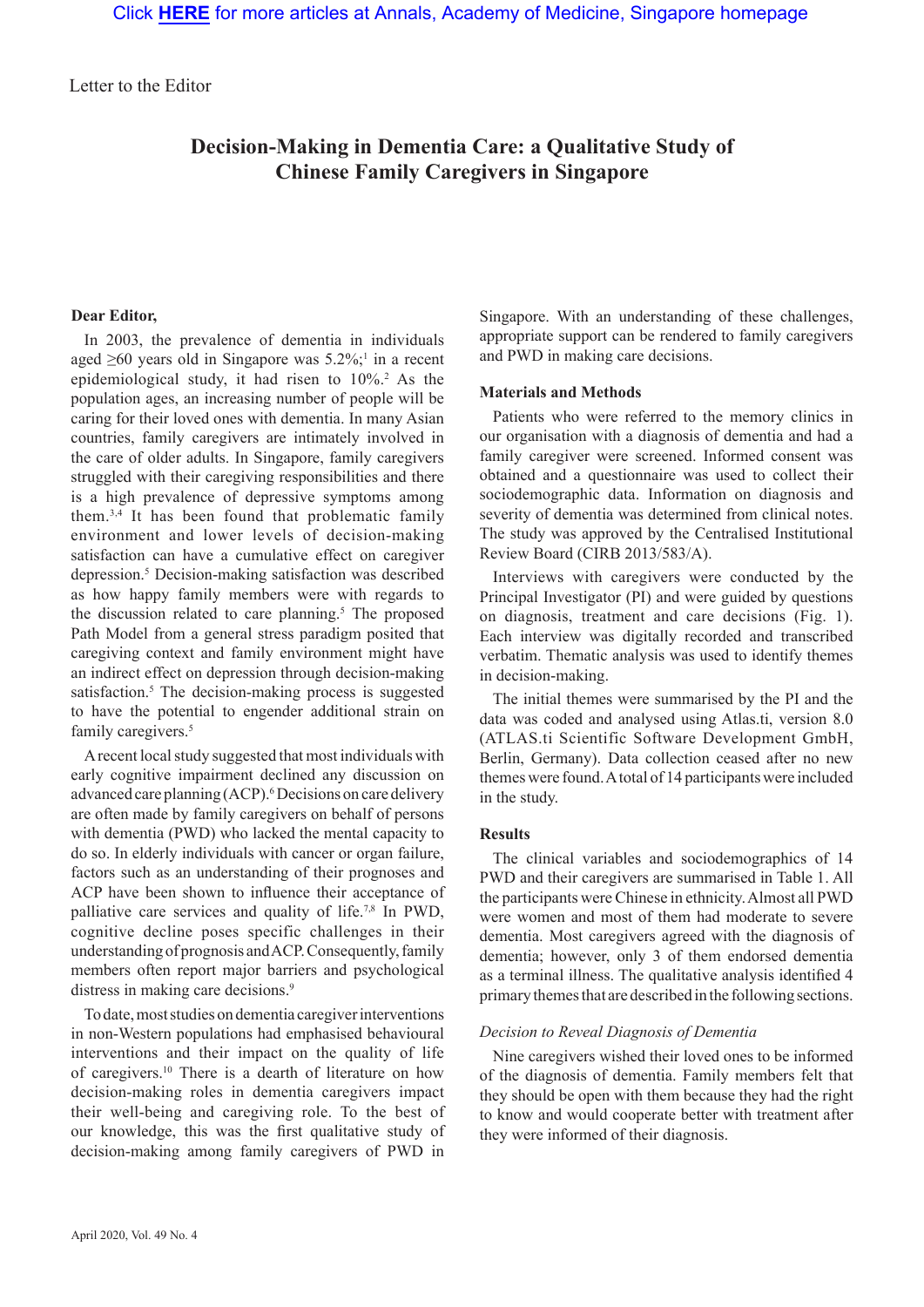#### The diagnosis

- 1. Does your loved one have a memory problem?
- 2. Does your loved one have "dementia"?
- 3. What else would you like to know?
- 4. When would you like to know?
- 5. How do you wish to find out?
- 6. Is your loved one in the mild, moderate or severe stage of dementia?
- 7. Does s/he have a terminal illness?

#### Information about dementia

- 8. Do you wish your loved one to be informed of the diagnosis of dementia? Why?
- 9. How should it be communicated?
- 10. What is important to mention?
- 11. Who should tell the patient?

Care and treatment options

- 12. What care and treatment options are there?
- 13. How do you find out about them?
- 14. Why would you consider these options?

Making the decision

- 15. What is your greatest fear/concern with regards to the care of your loved one?
- 16. What are other decisions you will have to discuss with your loved one?
- 17. If you have not done so, why?
- 18. When would you discuss with your loved one? Why?
- 19. Who should be the one to discuss with your loved one? Why?
- 20. In the event of poor feeding, would you consider tube feeding? Why?
- 21. If s/he needs to be restrained to ensure safety, would you be agreeable? Why?
- 22. Does your loved one have a living will? If yes, who made the decision for the living will? Why do you think it is important? If not, do you intend to help your loved one do so? Why?
- 23. Would you be comfortable to discuss funeral arrangements with your loved one before s/he becomes too forgetful? Why?
- 24. What are your views about hospital admission for your loved one with dementia?
- 25. What would help you make your choices easier?

Fig. 1. Interview guide. The questions served as a guide to gather information on diagnosis, information about dementia, care and treatment options and care decisions that family caregivers must make currently and in future. The guide was designed to understand the experiences of family caregivers and to identify difficult decisions that were made by them, and the enablers and barriers to the decision-making process.

In the words of caregiver 7, "At least get her mentally prepared. At least she can face, we don't need to hide from her. So she can actually accept the facts … so she will accept. At least prepare and accept the facts that there will be some difficulty in handling her living style here and there."

Caregivers of PWD 2, 4, 6 and 13 chose not to disclose the diagnosis (their sociodemographic data are summarised in Table 1). They feared that PWD would not be able to accept the bad news and this could worsen the situation.

#### *Challenges in Making Care Decisions*

About half of caregivers would not discuss future care decisions. There was a general perception that PWD would trust them to make decisions on their behalf. A total of 3 secondary themes were identified: 1) difficulties in understanding the life-limiting nature of dementia, 2) perceived refusal of PWD to cooperate with treatment and 3) helplessness of caregivers with regards to caregiving.

According to caregiver 3, "Maybe because her type of dementia she's the mild type in the sense she's not the aggressive type so it's easier to handle ... And that she must really accept what we say. When we tell her you have not bathed, she kept on insisting she had bathed … She has to accept certain things she can't remember actually."

#### *Decisions to Be Made in Caring for PWD*

The common decisions that were highlighted involved finances, freedom to leave home and admission to a nursing home or dementia day care centre. Difficult decisions were identified as those that related to care in the final phase of dementia, namely nasogastric tube feeding, physical restraints, hospital admission and funeral arrangements.

Caregivers also expressed their preference to let nature takes its course. They were unfamiliar with options such as lasting power of attorney (LPA) and ACP, and would prefer to follow the recommendations of the physicians. Caregiver 7 described it as "Until that stage, then we can decide."

## *Support for Family Caregivers to Care for PWD*

Two areas were repeatedly highlighted by the participants: practical care of their loved ones with dementia and more support in understanding the care needs of PWD.

In the words of caregiver 12, "Actually at the beginning, as soon as she is diagnosed with dementia, it's good to have a relatively good understanding of the condition as well as the kind of care giving that is necessary. And the kind of help that can be given to the caregiver ... yah, so I guess it's informing us with that compassion as well not just something that is very clinical. So I guess that helps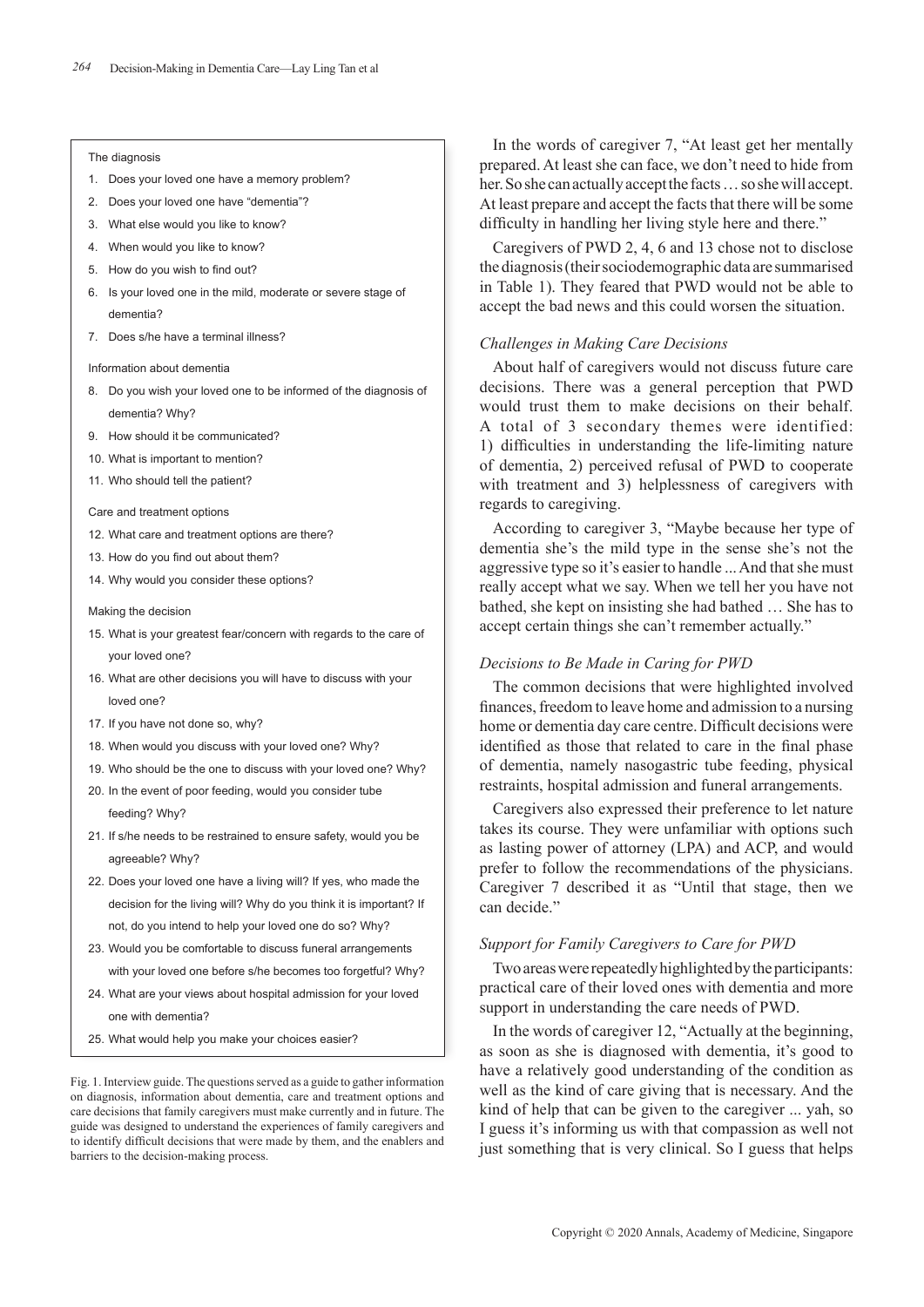|                 |                  | Table 1. Sociodemographic Data and Clinical Characteristics of PWD and Their Caregivers  |                |        |                          |                       |           |                 |              |                 |                          |           |
|-----------------|------------------|------------------------------------------------------------------------------------------|----------------|--------|--------------------------|-----------------------|-----------|-----------------|--------------|-----------------|--------------------------|-----------|
| Number          |                  |                                                                                          |                | PWD    |                          |                       |           |                 |              |                 | Caregiver                |           |
|                 | Dementia<br>Type | Dementia Severity<br>(MMSE Score)                                                        | (Years)<br>Age | Gender | Marital<br><b>Status</b> | Number of<br>Children | Education | Religion        | Relationship | (Years)<br>Age  | Marital<br><b>Status</b> | Education |
|                 | Mixed            | Mild (21)                                                                                | 84             | Male   | Married                  | 3                     | Secondary | Taoism          | Daughter     | 57              | Single                   | Tertiary  |
| $\mathbf{\sim}$ | $\overline{4}$   | Moderate (19)                                                                            | 89             | Female | Divorced                 | 4                     | Tertiary  | <b>Buddhism</b> | Daughter     | 55              | Married                  | Secondary |
| 3               | Mixed            | Moderate (13)                                                                            | 84             | Female | Widowed                  | $\sim$                | Secondary | Christianity    | Son          | 59              | Widowed                  | Tertiary  |
| 4               | Mixed            | Moderate (17)                                                                            | 79             | Female | Divorced                 | 4                     | Primary   | Buddhism        | Son          | 58              | Married                  | Secondary |
| 5               | $\overline{AD}$  | Mild (23)                                                                                | 67             | Female | Single                   | $\circ$               | Primary   | Taoism          | Sister       | 59              | Married                  | Secondary |
| $\circ$         | Mixed            | Moderate (10)                                                                            | 78             | Female | Widowed                  | 4                     | Ξ         | Christianity    | Son          | $50\,$          | Married                  | Tertiary  |
| $\overline{ }$  | Mixed            | Severe (5)                                                                               | 78             | Female | Widowed                  | $\circ$               | Ξ         | Buddhism        | Son          | 47              | Married                  | Tertiary  |
| ${}^{\circ}$    | Mixed            | Moderate (16)                                                                            | 77             | Female | Married                  | $\mathcal{L}$         | Primary   | Ż               | Son          | $\overline{49}$ | Married                  | Tertiary  |
| $\sigma$        | <b>AD</b>        | Moderate (11)                                                                            | 87             | Female | Widowed                  | 7                     | Ξ         | $\overline{z}$  | Son          | 59              | Married                  | Secondary |
| $\supseteq$     | Mixed            | Moderate (13)                                                                            | 85             | Female | Widowed                  | 5                     | Ξ         | Taoism          | Son          | $\overline{49}$ | Married                  | Secondary |
| $\Box$          | Mixed            | Moderate (17)                                                                            | 81             | Female | Married                  |                       | Ē         | Ë               | Daughter     | 42              | Single                   | Secondary |
| $\overline{c}$  | Mixed            | Moderate (13)                                                                            | 85             | Female | Widowed                  | 5                     | Ē         | Christianity    | Daughter     | 48              | Married                  | Tertiary  |
| 13              | $\overline{AD}$  | Mild (20)                                                                                | 82             | Female | Married                  | $\mathcal{L}$         | Secondary | Christianity    | Spouse       | 80              | Married                  | Tertiary  |
| $\overline{1}$  | $\overline{A}$   | Severe (0)                                                                               | 66             | Female | Married                  | $\sim$                | Secondary | Christianity    | Spouse       | $\infty$        | Married                  | Secondary |
|                 |                  | AD: Alzheimer's disease; MMSE: Mini-Mental State Examination; PWD: Persons with dementia |                |        |                          |                       |           |                 |              |                 |                          |           |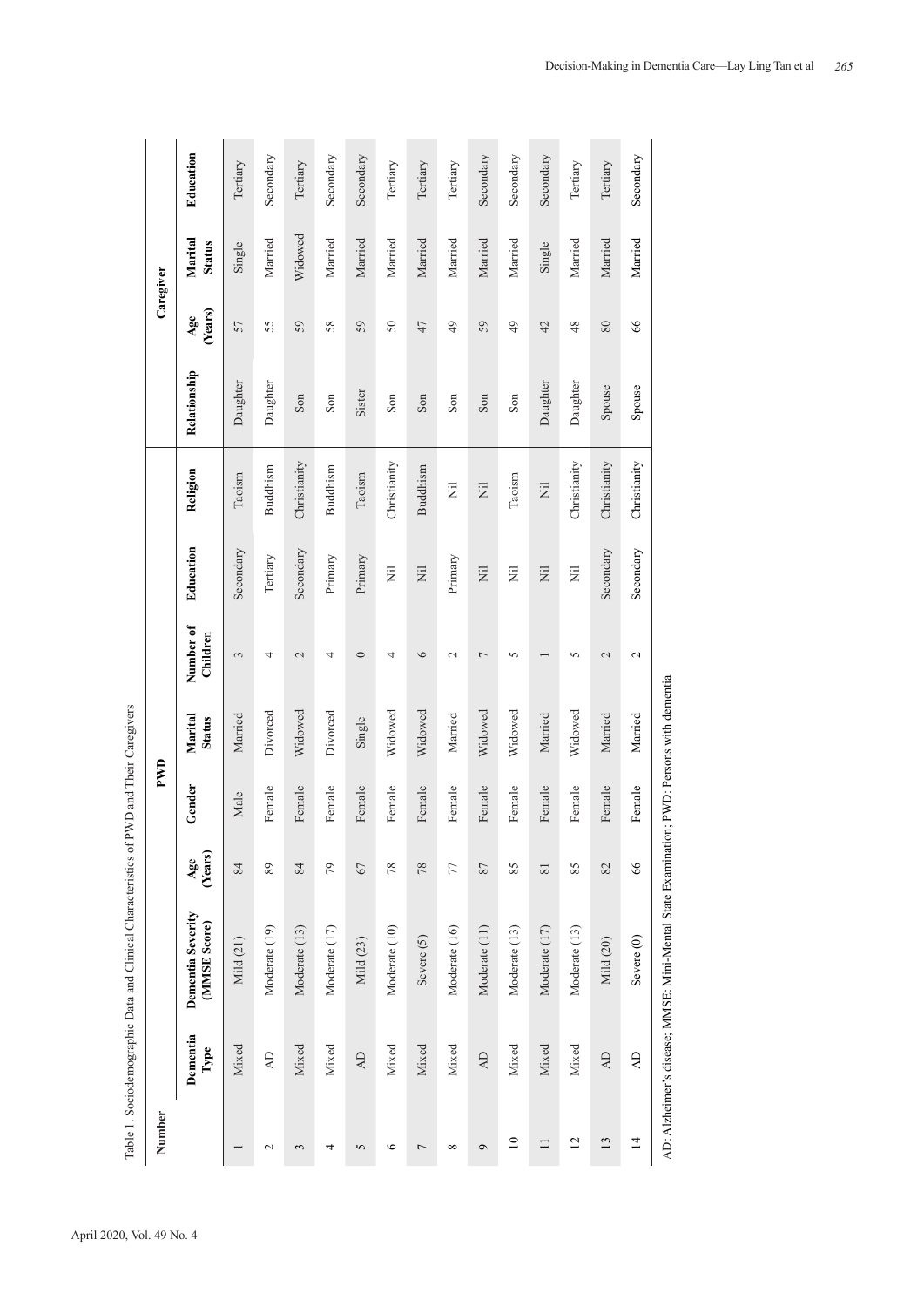because you will be at a point of time where it's just so emotionally difficult ... ."

# **Discussion**

To the best of our knowledge, this is the first local qualitative study that investigated the decision-making process amongst Chinese family caregivers of PWD. As dementia progresses, medical practitioners often rely on family members to understand and choose treatments with assumed accuracy. In our study, most family caregivers supported the decision to discuss the diagnosis of dementia with patients, but half of them chose not to discuss future care plans and decisions. A common theme that emerged in our study was the belief of caregivers that their loved ones with dementia would entrust them with this role. The value of familism—needs of the family are perceived as more important than those of individual members—is an entrenched belief in Asia.<sup>11-3</sup> The need to maintain family harmony and the influence of Confucianist and Taoist ideas that family members would be entrusted with the care of their ailing elders<sup>14</sup> might be possible reasons to explain this trend that was observed in our study.

Findings in the literature on decision-making and family caregiving of elderly loved ones in non-Asian settings suggested that families tended to rely on family members—rather than professionals—in making elder care decisions.15-6 A previous study had shown that elderly Singaporeans were reluctant to engage in discussions on end-of-life (EOL) care and preferred their physicians to take on the role of surrogate decisionmaker on their behalf.<sup>17</sup> Similarly, in our study, family caregivers preferred their doctors to help them with making critical decisions in the last stage of dementia.

In the elderly, the take-up rate for discussions on ACP was previously noted to be modest at 38%.<sup>6</sup> It would not be a surprising finding that family caregivers in our study had encountered difficulties in discussing care decisions with PWD. Previous studies also showed that the lower take-up rate for ACP was associated with more advanced cognitive impairment.6,8 Consequently, it would be pertinent to encourage and engage family caregivers to initiate ACP with their loved ones who were diagnosed with early-stage dementia.

Another common theme was that family caregivers preferred to deal with the challenges of care when they surface later. Half of our participants believed that their loved ones with dementia would trust them to make decisions on their behalf. However, family members were not familiar with ACP and LPA, and would defer critical decision-making to their doctors. In the United Kingdom, a study had shown that both PWD and their caregivers showed marked uncertainty about ACP and EOL treatment preferences even when the caregiving relationship was perceived to be good.<sup>18</sup>

In our study, the concept of dementia as a terminal illness was not easily accepted by family caregivers. Consequently, they did not see the necessity to engage PWD in timely discussions when the latter still retained their decision-making capacity. Other studies had also highlighted that both professional<sup>17</sup> and family caregivers<sup>19</sup> did not view dementia as a terminal illness. This might have contributed to neglect in discussing EOL care for PWD and their care providers.<sup>18,20</sup> In our study, the common difficult decisions were identified as those that related to EOL care, namely nasogastric tube feeding, physical restraints and hospital admissions.

The lack of understanding of dementia as a terminal illness is an issue that must be addressed in a sensitive manner. A secondary theme that was found in our study was the feeling of helplessness experienced by family caregivers in their caregiving role. At the same time, they also yearned for more support to understand the care needs of their loved ones. Consequently, family members would benefit from early and continued practical and psychological support in their journey towards EOL care in the dementing process.

A limitation of this study was that it recruited family members whose loved ones had moderate to severe dementia and caregivers were mainly children of PWD. Consequently, the results on the challenges in decision-making might not be generalised to other familial caregiving relationships. As we had difficulty recruiting non-Chinese family members into the study, the results might also not be relevant to other ethnic groups in Singapore.

## **Conclusion**

Besides their feeling of helplessness and uncertainty in making treatment decisions on behalf of PWD, family caregivers tended to rely on medical practitioners to make difficult EOL care decisions. They also lack understanding of dementia as a terminal illness<sup>179,19</sup> and expressed marked uncertainty about ACP.18 Discussions about difficult decisions were also not perceived as urgent or necessary. Efforts should be made to raise awareness that dementia is a life-limiting illness and to facilitate discussions of ACP in a sensitive manner. With findings of low take-up rate for ACP that followed a decline in cognitive function in Western populations,<sup>6,7</sup> discussions with PWD and their family caregivers on ACP during the early stage of dementia—with the involvement of medical practitioners—could help them to make informed decisions on future care that include ACP and EOL care.